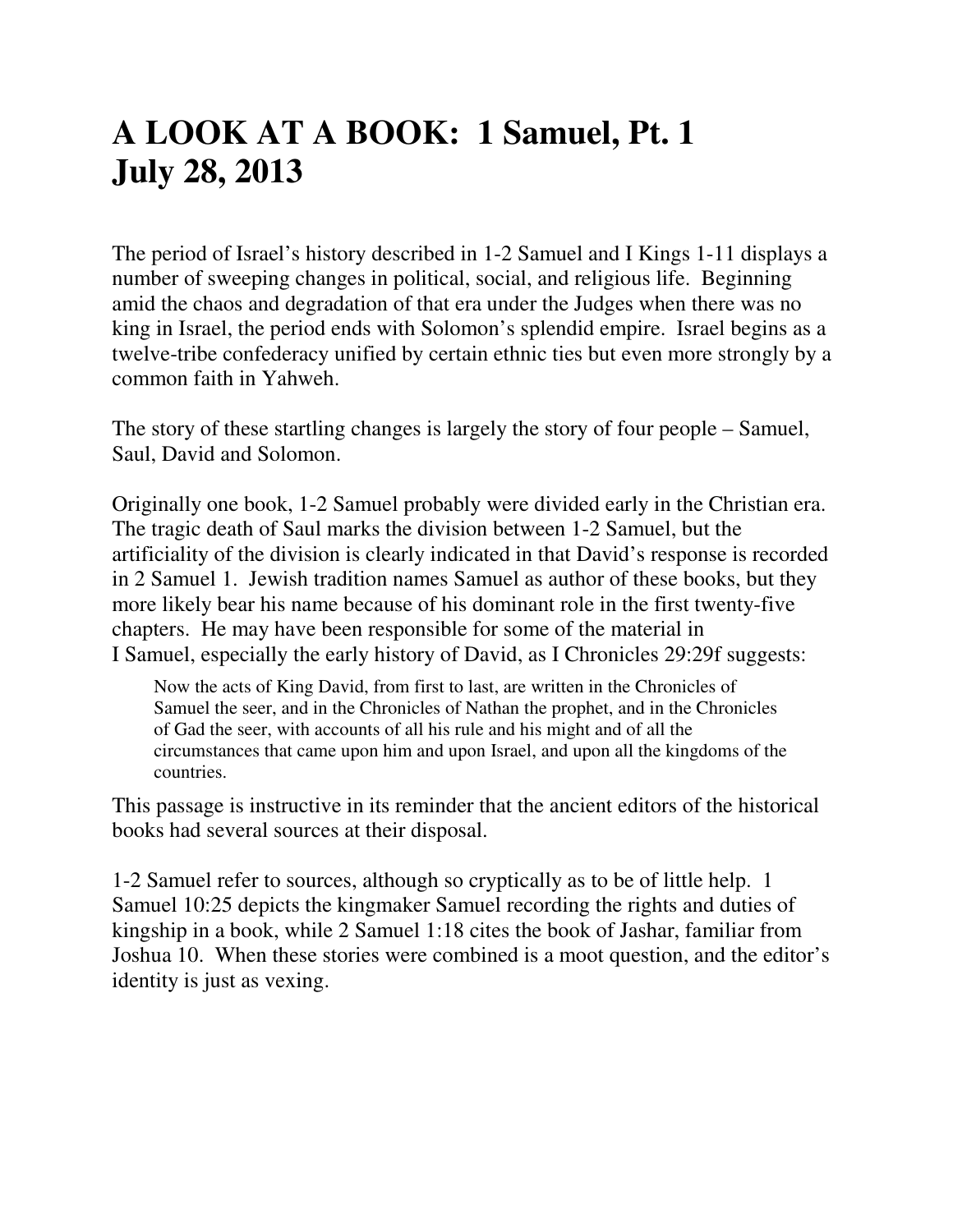## **THE RISE OF SAMUEL**

## **1 Samuel 1-7**

These chapters have Samuel as their lead character. They trace Samuel's rise in authority from his birth until he is established in Israel as the foremost leader. He is acknowledged as the bearer of God's word (3:19-21) and as the administrator of justice (7:17). Indeed, Samuel is characterized as responsible for the life of Israel in every respect.

*1 Samuel 1:1-28.* Troubled Israel, as the books of Samuel begin, is waiting. Israel is portrayed as a marginal community. We are soon to learn from the narrative that Israel is made marginal by the power and the pressure of the Philistines. Israel is politically weak and economically disadvantaged. But there is also a moral, theological dimension to Israel's trouble. By the end of the book of Judges, Israel is shown to be a community in moral chaos, engaged in brutality (chapters 19-21) and betrayed by undisciplined religion (chapters 17-18).

We discover that Israel is waiting for a king who will protect, defend, gather, liberate, and legitimate the community, Indeed, Israel is finally waiting for a quite particular king: for David! When David finally appears, Israel has the assurance that "this is he" (I Samuel 16:12). The story, however, does not rush to David. There is a long waiting; the object for which Israel waits is not known concretely beforehand. The narrative leads us, along with ancient Israel, through that long season of bitter, confused, uncertain waiting. It may be that the narrator knows, well ahead of the telling, what the outcome will be. But as in every good story, we are not told too much too soon. In a daring move, back behind "the great men," the narrative locates the origin of Israel's future and the source of its "great leaders" in the story of a bereft, barren woman named Hannah (1:2). The narrative of Elkanah-Hannah-Samuel (chapter 1) stands as our entry point into Israel's astonished waiting. The problem is barrenness; no child, no son, no heir, no future, no historical possibility. The resolution is worship, with a son given and a future opened.

*1:1-2.* The problem is clearly and immediately articulated. The man with his impressive genealogy (v. 1) is matched to a barren woman (v. 2). From his fathers, Elkanah has a proud past. With his wife, however, he has no future.

*1:3-8.* The outcome is a provoked woman, abused by her rival, Peninnah (v. 6), more vexed by Yahweh's foreclosure of her future. Hannah's response to her trouble is depression, grief, and loss of appetite (v. 7).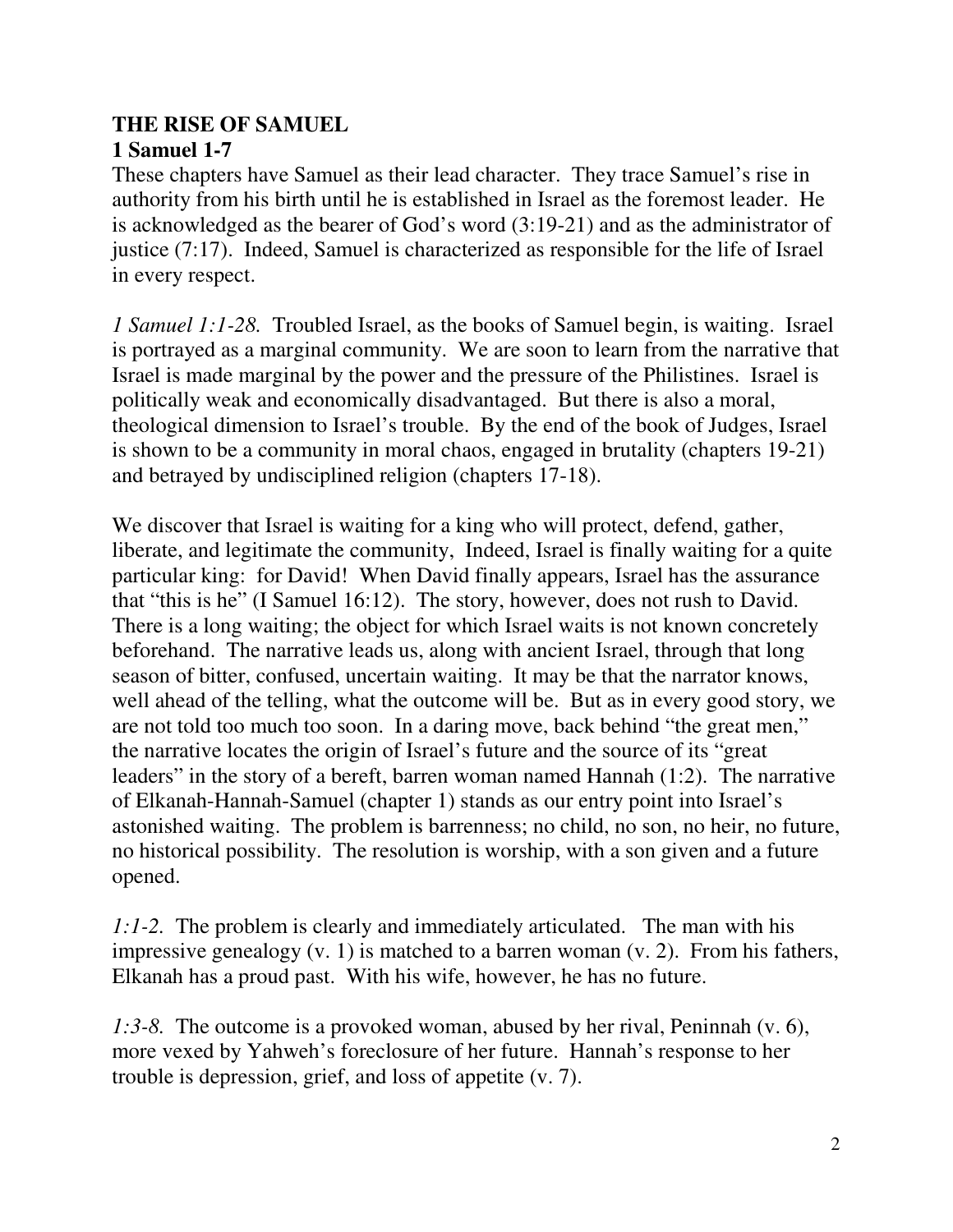*1:9-18.* Hannah interacts with Eli, the priest at Shiloh. Her husband is absent in this scene. She vows that the son of her womb will be preserved for obedience only to Yahweh. At the beginning we have a clue about how and why Samuel became such a sturdy champion of Yahwistic faith. He is predestined by his mother to be such a champion.

*1:19-20.* Yahweh does remember (v. 19). This is precisely what Hannah has asked, that Yahweh should remember and not forget (v. 11). Yahweh is a powerful rememberer; and when Yahweh remembers the partner and the promise, newness becomes possible.

*1:21-28*. Her offer of the boy is a faithful counterpart to her vow. Barrenness ends, by the power of God, in glad, trustful service. The reality of need, and explicitly barrenness, is not distinctly an Israelite problem. The narrative, however, invites a Yahwistic rendering of human trouble and its resolution. Yahweh stands at the center of each scene:

- 1. "The Lord had closed her womb" (v. 5, 6)
- 2. "The God of Israel grant your petition" (v. 17)
- 3. "The Lord remembered her" (v. 19)
- 4. "The Lord has granted me my petition" (v. 27)

#### **1 SAMUEL 2-3**

This narrative unit has two purposes: (1) to articulate the legitimacy of Samuel as "the leader" for Israel in the crisis to come and (2) conversely, to discredit the failed leadership of the house of Eli. We have seen in 1:3-28 that Samuel is a special gift from God (to Hannah) and a special gift back to God (from Hannah). The narrative of chapters 1-3 wants us to understand that Samuel's origin and his destiny are both peculiarly in God's hand and for God's purpose. Part of the working of God's intent in Israel is the nullification of the old priesthood, which is accomplished through his narrative.

*1 Samuel 2:1-36.* "The rise of Samuel" is narrated in counterpoint to the account of "Eli's fall." Samuel's rise is punctuated by a series of carefully placed statements reporting his growth to manhood and his maturation in faith. There is irony in the fact that he is nurtured in faith by Eli, the very one whom he displaces.

Samuel's growth and maturation are narrated in these statements: "The boy ministered to the Lord, in the presence of Eli the priest" (2:11); "The boy...grew in the presence of the Lord" (2:21). (Whereas the beginning is in the presence of Eli, the rhetoric is now escalated to the presence of Yahweh.) "The boy Samuel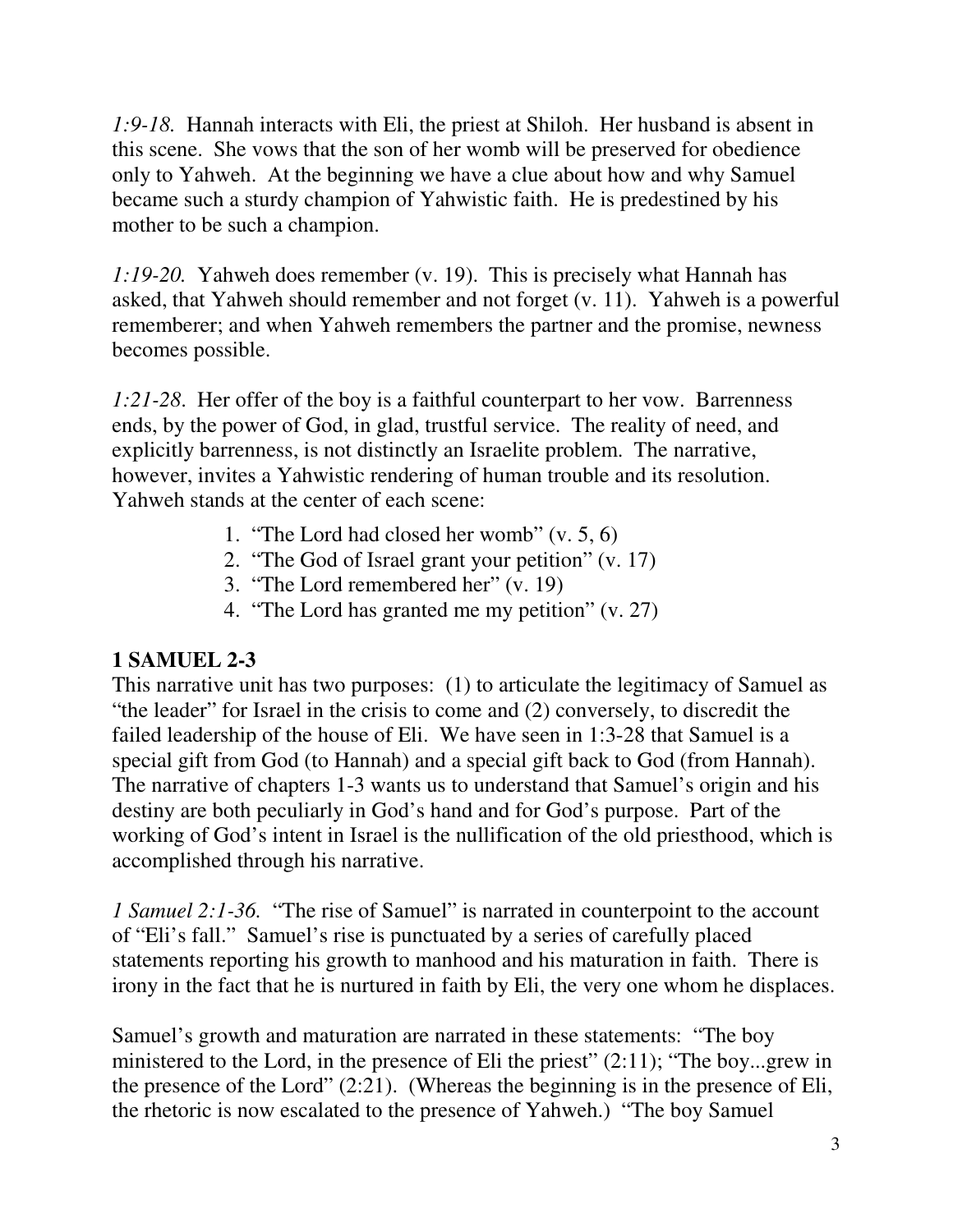continued to grow both in stature and in favor with the Lord" (2:26). "Samuel grew, and the Lord was with him and let none of his words fall to the ground" (3:19). In the last three of these notice the verb "grew" is used. By the end of the narrative, Samuel arrives at manhood.

*1 Samuel 3.* The roles between the two are then reversed (vv. 15-18). Eli has forfeited the word of Yahweh, and it is given to Samuel. Eli is now dependent upon Samuel to learn the word of Yahweh. Earlier, Samuel is uncertain and must be guided. Now he confidently receives the oracle but is reluctant to tell Eli, because the oracle is against Eli (vv. 15-18).

## **I SAMUEL 4-5 THE NARRATIVE OF THE ARK**

I Samuel 4:1b-7:1 is referred to as "the ark narrative." Apart from the powerful, invisible working of Yahweh, the ark is the only "character" who acts in the story. Of special interest is the fact that Samuel, for whom chapters 1-3 have so carefully prepared us, is not present in this narrative.

## **I Samuel 4:1b-22**

This narrative unit is divided into two parts, an account of two battles (vv. 1-11) and the report of the battle with a response to the report (vv. 12-22).

*I Samuel 4:1b-11*. We know that Israel found the Philistines to be their most serious perennial adversary in the eleventh century, but the literature of Samuel has not given us any preparation for this conflict. Everything in the Samuel narrative runs toward David. Chapters 1-3 have introduced us to Samuel as the kingmaker. Chapters 4-6, a quite distinct literary unit, begin in a fresh place to give us a second reason for the emergence of David, the Philistine emergency. The emergence of the kingmaker and the Philistine emergency prepares us for the narrative of kingship that is to follow. There is a pattern of defeat, ark, defeat. It is remarkable that in that sequence the ark in fact makes no difference.

#### **I Samuel 5:1-12**

Chapter 4 is only the first episode in the extended dramatic narrative of the ark (chs. 4-6). Chapter 5, the middle piece in the ark narrative, contains the decisive inversion that is at the heart of the entire narrative. At the beginning of this chapter, Yahweh and the ark are captured and are therefore weak; the Philistines and their god, Dagon, are strong and have prevailed (v. 1). By the end of this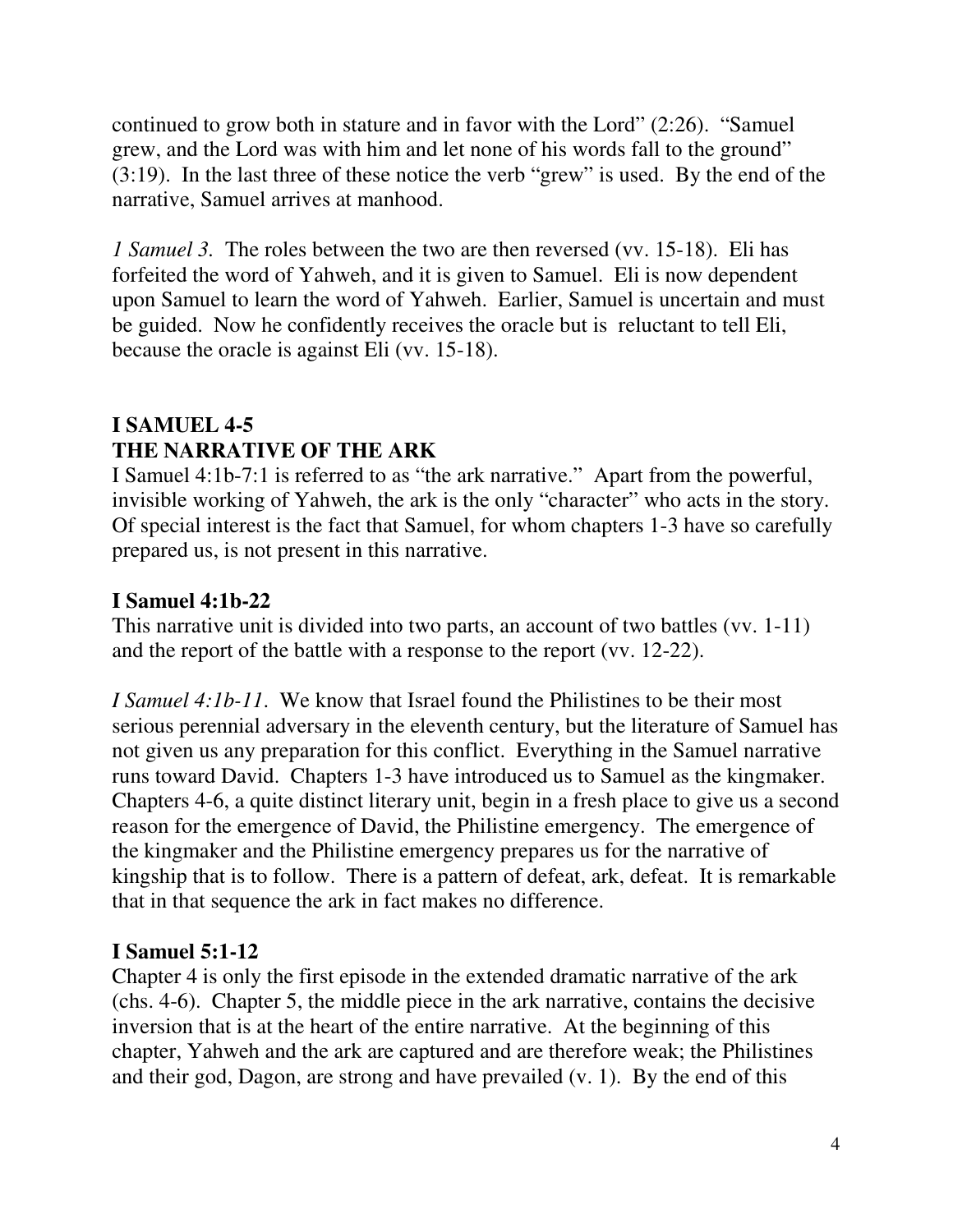chapter, Yahweh's "hand" (power) prevails (v. 11) and the Philistines are reduced to a helpless cry (v. 12).

*I Samuel 5:6-10*. How odd it is, in the face of that expectation, that Yahweh, who sojourns with the pitiful peasants of Israel, can terrorize this formidable Philistine community. Dagon had lost his hands – that is, his power (v. 4). In verse 6 Yahweh is the one with the "strong hand." The inversion is complete. The "strong hand" of Yahweh had caused the initial Exodus (Deuteronomy 26:8), and now this same "hand" (power) is "heavy" against Ashdod. The heavy hand of Yahweh sends "tumors" among the Philistines. All the story needs is recognition that the tumors are a bodily affliction that causes enormous alarm among the Philistines.

The role of the Philistines is carefully articulated in chapters 4 and 5. They are the ones who discern the power and sovereignty of Yahweh. They unwittingly observe and testify that Yahweh is indeed God. Their care in getting rid of the ark is like the care exercised in defusing a bomb that might explode at any time. The strategy of the Philistines in moving the ark from city to city is not unlike the desperate negotiations between Caiaphas and Pilate concerning Jesus (John 18:13- 19:16) or frantic negotiations to see where to dump our nuclear waste.

## **I SAMUEL 7:2-17 SAMUEL AS JUDGE**

Samuel has been authorized (3:19-21), and Yahweh (through the ark) has prevailed (6:12-13). Samuel and the ark together embody what was authoritative and binding in the old covenant faith of Moses.

*I Samuel 7:2-4*. Samuel and Israel make a new beginning (v. 3). Samuel assumes the central role for which he is prepared in chapters 1-3. Israel began to mix its faith and its loyalty with other loyalties and alternatives seemingly more attractive, more compelling, and more productive. Samuel is summoned by Yahweh to call Israel back to its primary loyalty, to its single reliance, and to shun other modes of life, security, and well-being. The demand of Samuel is that Israel belong only to Yahweh and not be permitted any other loyalty. Israel must choose. Israel must always decide again about Yahweh and Yahweh's way in the world. Israel must always decide again for covenant and against other modes of peace and prosperity, which covenantal faith declares off-limits.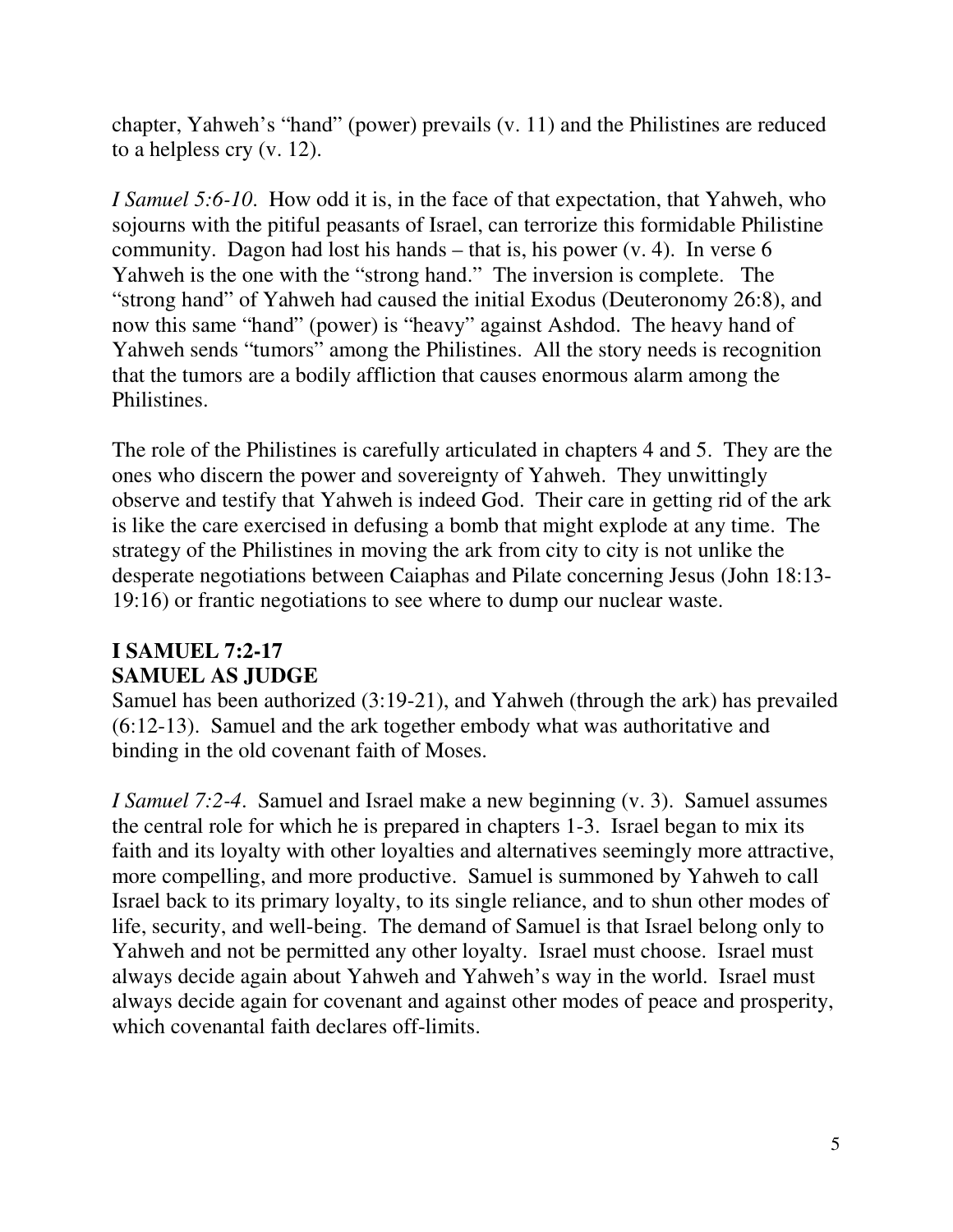# **I SAMUEL 8 THE REPORTS OF SAMUEL**

Samuel is an effective leader and no fault is found with him. Now, suddenly, everything is changed.

*8:1-3.* It is a long time between chapters 7 & 8. Samuel is suddenly old. He is still in charge, but now his sons are also judges, and they are failures. The failure of the sons of Samuel reminds us of the failure of Eli's sons (2:12-17).

*8:10-18*. This speech placed in the mouth of Samuel is the harshest, most extensive criticism of monarchy in the Old Testament (se also Deut. 17:14-20). It is one of the most important pieces in the Old Testament on the abuse of public power. The governing verb of Samuel's characterization of monarchy is the word "take" (vv. 11, 13, 14, 15, 16, 17). It is the business of a centralized government to "take," whether by taxation, confiscation, or the draft. The taking of sons (vv. 11- 12) is for military purposes. The taking of daughters (v. 13) reflects a luxurious court that needs subservient labor to operate. The seizure of fields, vineyards, and orchards (vv. 14-15). The king will cut into Israel's labor and the means of production of tribal life (v. 16) and eventually will impose a usurpatious tax (v. 17). The monarchy, in Israel as elsewhere, lives by a confiscation and concentration of wealth and land. The end result of such a power arrangement (v. 17b) is that "you will be. . .slaves." The dread word has now been uttered. Israel, especially the old Israel of Samuel (v.8), still had vivid memories of the Exodus and the deliverance from slavery. Verse 18 ties chapter 8 to chapter 7 by contrasting the two. In 7:9 Samuel "cries" and Yahweh "answers." We have seen how cry-answer is a central construct and practice in Israel's faith (cf. Ex. 2:23- 25). Now Israel is warned that when it "cries," Yahweh will not "answer" (v. 18). The monarch substitutes human power for the availability of Yahweh.

*8:19-22*. The dire warning of Samuel did not matter. The yearning of monarchy is driven by powerful fear and a hunger for security. Yahweh does not draw the conclusion we expect. We anticipate Yahweh's rejection of kingship. Instead, Yahweh grants permission for the monarchy. The narrative shows that Yahweh is in theological agreement with Samuel but, in the end, turns against Samuel sustaining the new request. The monarchy is left theologically doubtful by this "permitted-but-disapproved" status.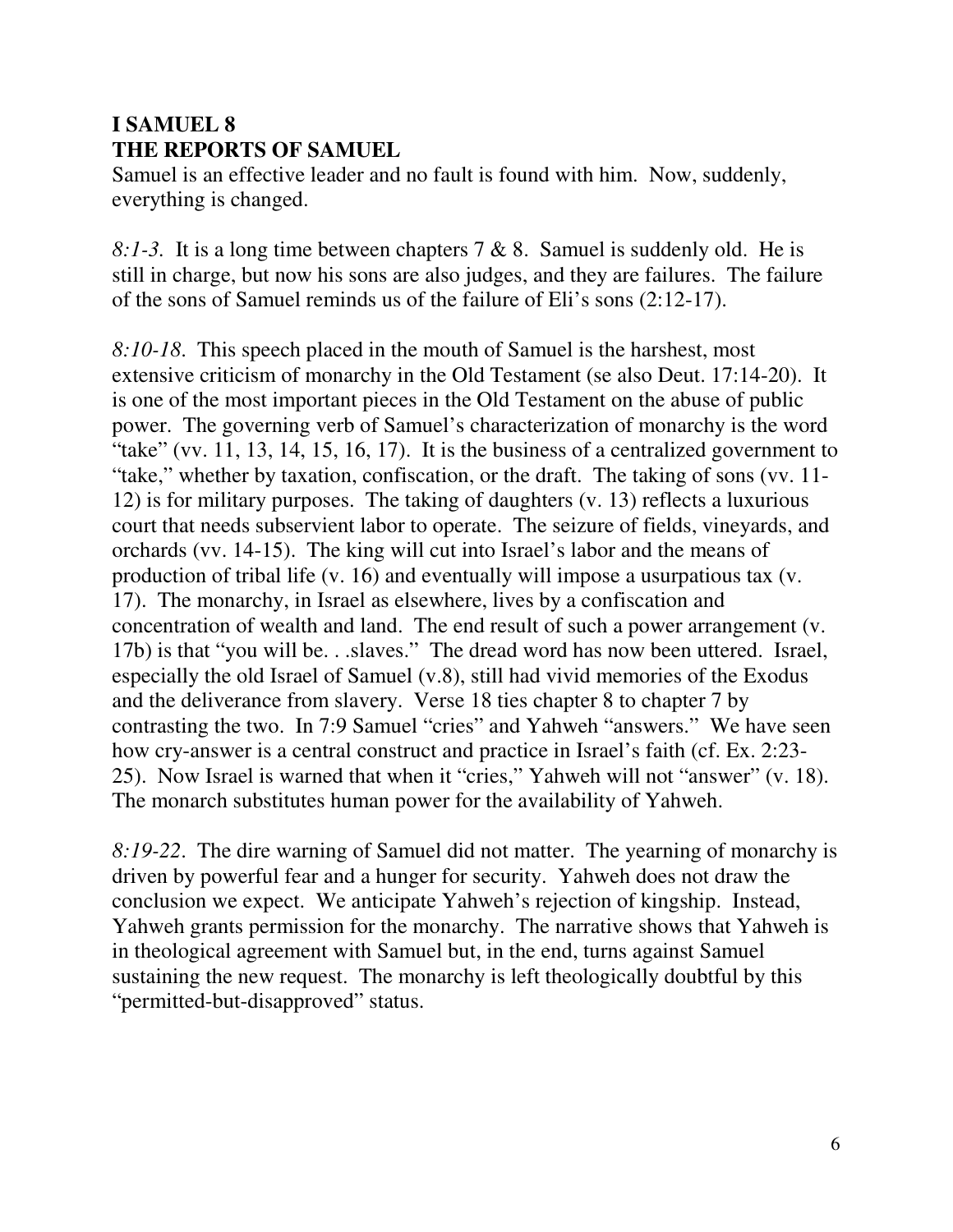# **I SAMUEL 9 THE AUTHORIZATION OF SAUL**

In chapter 8, kingship is given reluctant authorization by Yahweh. Israel has by chapter 9 answered the question of monarchy with a reluctant yes. With that decision, it has now to identify the one who would become king. There is the idyllic account of the young boy who appears before Samuel and is secretly anointed (9:1-10:16), the public recognition of Saul (10:17-27), and the battle crisis during which the spirit rushes upon Saul (11:1-15). This founding of monarchy is a theological-liturgical act, making clear that Saul's authority is rooted in the will, word, and purpose of Yahweh. Throughout the narrative Saul is given "another heart." He has become another man. As he becomes so, he opens the way through which Israel might become a new people. For this moment of the narrative, there is no criticism of the new institution, nor yet any premature usurpation of attention by David. Saul is permitted his narrative of power and transformation.

*9:1-4*. This story is framed as a narrative about he recovery of lost asses. The theme of lost asses is introduced at the outset (vv. 3-4) with a threefold refrain, "did not find them," "were not there," "did not find them." The key actors in the kingship theme are Yahweh and Samuel. Saul is only a passive recipient and takes no active part in coming to power. Saul receives the throne but he does not grasp power.

*9:5-14*. The narrative provides a long, slowly paced account of Saul coming to the presence of Samuel. The search of the lost asses is the only reason Saul journeys to Samuel. The narrative skillfully holds our attention to this theme for as long as possible.

*9:17-21*. The two themes of kingship and asses play off each other masterfully. Saul comes to Samuel with his mind set on the asses; Samuel wants to set Saul's mind on kingship (vv. 19-20\_. "Here is the man." There is no ambiguity. Nor is there any rationale about why this is "the one." God's electing power is unqualified. The exchange between Samuel and Saul is delicate (vv. 19-20). Samuel guides the exchange; Saul understands very little. Samuel knows what is on the mind of Saul (v. 19). However, Samuel invites Saul to get his mind off the donkeys for the sake of the "desire of Israel": that is, kingship (v.20). Samuel asserts that everything desirable in Israel is for "you and for your father's house" (v.20). Even the uncomprehending Saul seems to catch the point. He quickly demurs, in a manner reminiscent of Gideon.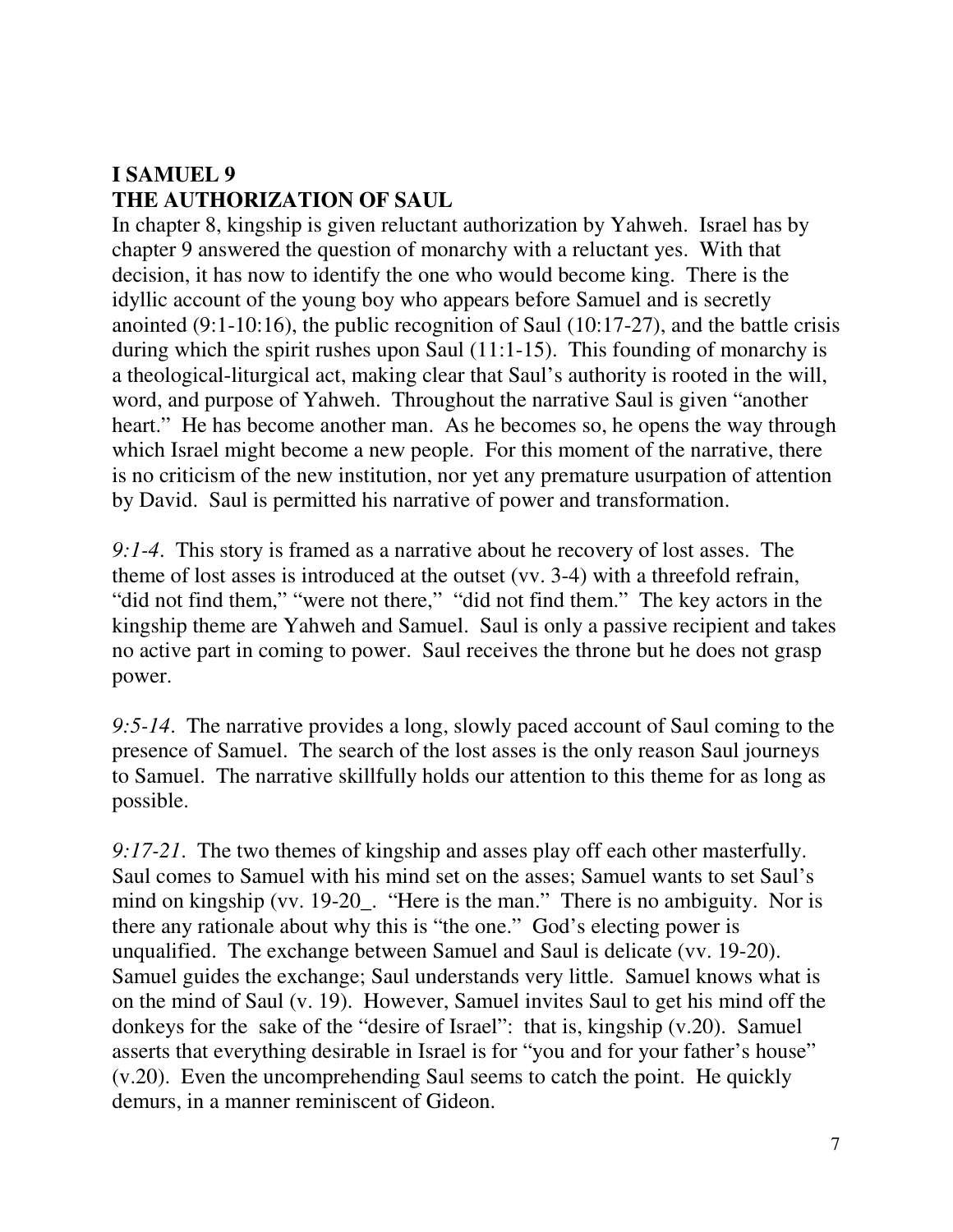## **I SAMUEL 10-11**

#### *10:1-8*

Samuel anoints Saul, precisely as mandated by Yahweh in 9:16. There the commission of the new king was to "rule" and to "save." Now Samuel reiterates both words, "Save" and "rule" (10:1). Saul will not only save but will reign. Saul will not only do what a judge does but also what a king does. Saul's office exists for the well-being of "his people Israel." The act of kingmaking is *to save*. It is for the sake of the *community*. Saul is to save and to make this community freshly possible.

The new mandate and transformation of Saul is so drastic that it requires verification (v. 1b). Samuel offers three signs, which in verse 9 are said to be fulfilled. The first is that Saul will meet men who will give assurances about the lost asses (v. 2). The second sign will be the appearance of two men who will give food to Saul (vv. 3-4). The third sign will be a "band of prophets" with whom Saul will prophesy (vv. 5-6). The promise of this third sign is that Saul will be "turned" into another man," a new creature empowered for God's special purpose. In his final instructions, Samuel asserts once more that he himself is in charge (cf. 9:13) and Saul must defer to him (vv. 7-8). This last assertion is made in modest tones, but it is an ominous signal that will bear heavily on Saul's future. Samuel's prominence may be modestly stated, but it is aggressively enacted in time to come.

The initiative of Yahweh over the life of Saul, a man who thought he was on a donkey hunt, is staggering.

 Yesterday God said, "I will send you a man" (9:16) Today Yahweh said, "Here is the man" (9:17)

Saul (and the monarchy) is Yahweh's work, Yahweh's initiative, Yahweh's plan, Yahweh's choice. The initiative of God continues when we are invited to notice the effect on Saul:

 God gave him another heart (10:9) The spirit of God came mightily upon him (10:10, cf. v. 6)

This narrative is a study in what happens to one man when he is caught up in Yahweh's powerful rescue and new governance.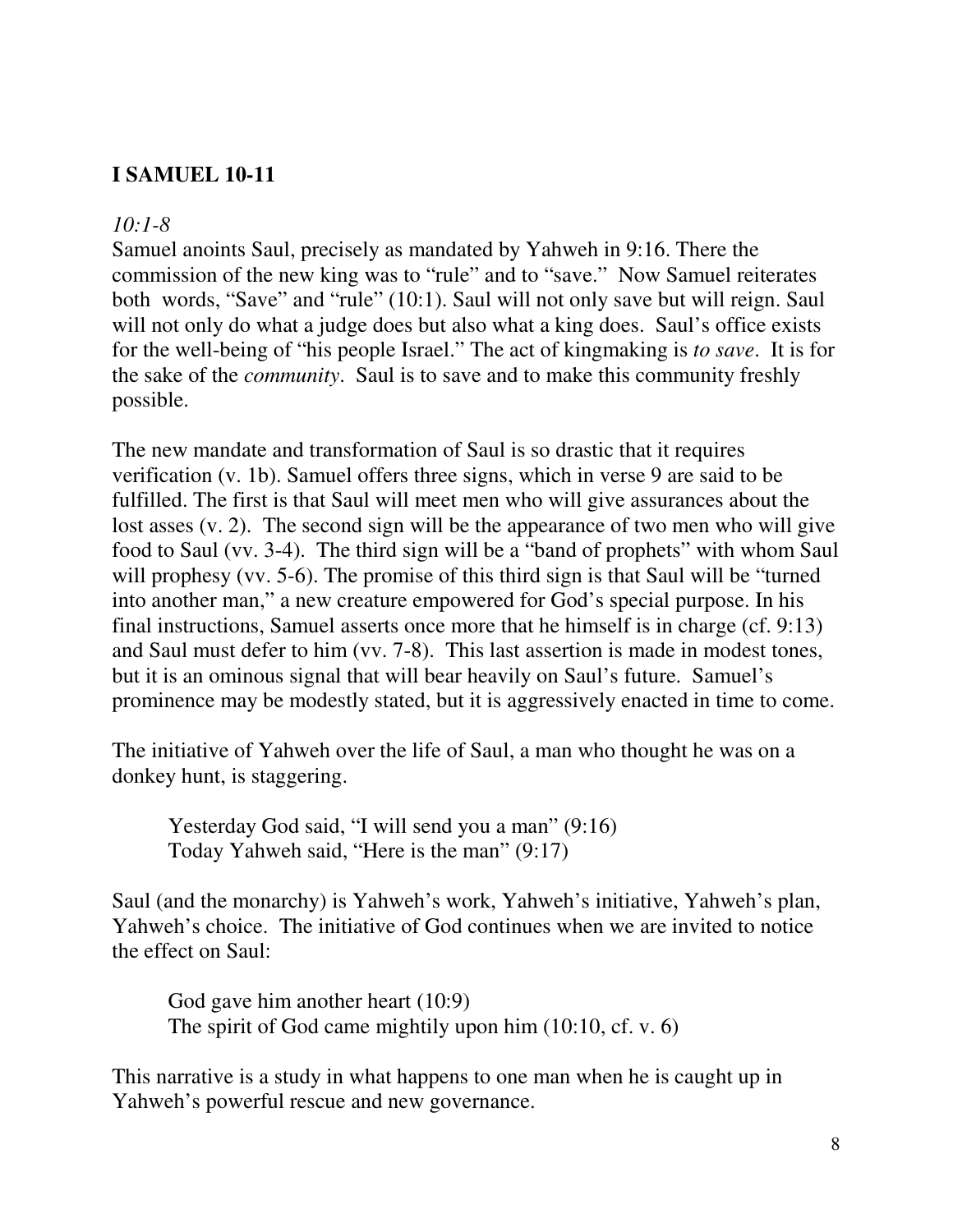"Another heart" (10:9) suggests a total revisioning of the world in a way that shatters old perceptions, invites new commitments, and requires new actions. In the old wilderness memory of Israel, Caleb is marked as a man with "a different spirit" who will therefore live and prosper in the land (Numbers 14:24). In the exilic prophecy of Ezekiel, it is asserted that those with conventional "business as usual" hearts will not save Israel and will not return home or enter the land. God will give a "new heart" and a "new spirit" (Ezekiel 11:19). A new heart and spirit will replace the heart of stone (Ezekiel 36:26).

He is transformed in ways that others find embarrassing (vv. 11-12). This experience of the rush of the spirit is an odd moment in the total narrative of kingship. Surely those who requested a king in chapter 8 were sober and realistic. They wanted a planner and a budgeter who would manage the economy and the army. They surely did not intend a king who would be moved by the wind of God out beyond their own hoped-for vision of Israel. But Saul is seized! He is made new!

## *10:21b-24*

Saul is found. He is tall (v. 23; cf. 9:2)! That is Saul's only distinguishing trait. We are told nothing else that commends him. "There is none like him" (v. 24). It is a formula reserved for Moses (Deuteronomy 34:10-11) and Josiah (11 Kings 23:25). The people swear their allegiance and receive Saul with enthusiasm (v. 24). There is in this act no reservation and no recognition that monarchy itself is problematic (cf. v. 19). The acclamation of Saul bespeaks a wondrous innocence concerning the problems elsewhere about Saul and kingship.

# **I SAMUEL 12**

# **OLD COVENANT, NEW MONARCHY**

This chapter deals with the tension between the old covenant and the new practice of monarchy. Central in I Samuel 12 is the question, "Can the categories of covenant be made pertinent and effective, even in the midst of the monarchy?"

*12:1-5.* Samuel addresses "all Israel" (v. 1). The urgency of the meeting indicates that Samuel would like to settle this vexing question of kingship once and for all. Samuel's own leadership is the issue in these opening verses. We were told in 8:5 that Samuel is old. Perhaps Samuel wants to vindicate his personal career. More plausibly, however, he wants to vindicate his kind of leadership – the leadership of the great tribal covenant mediator who functions variously as seer, prophet, and judge and who has been entrusted with the very word of God (3:19-4:1). Samuel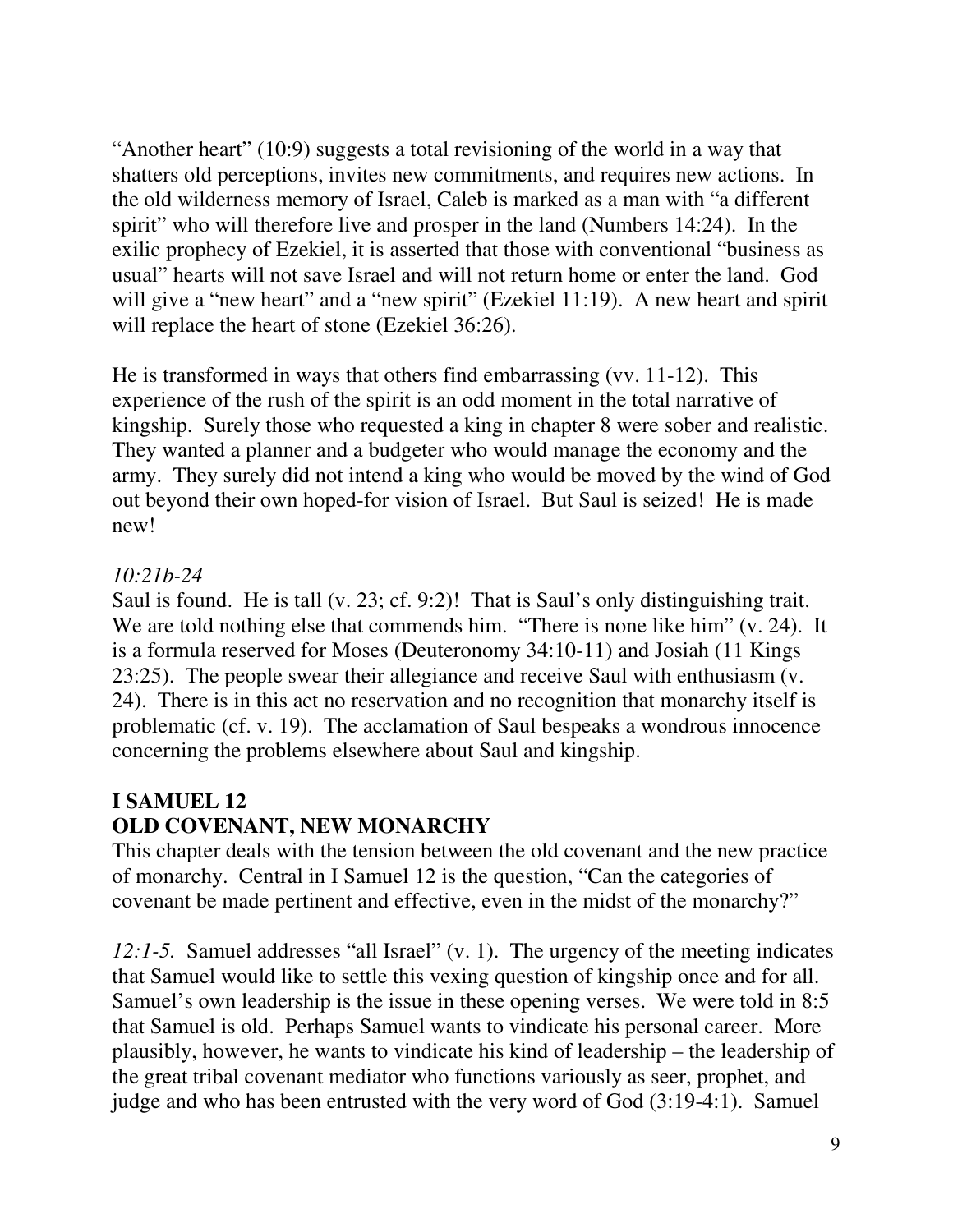quickly enumerates five characteristic charges against exploitative leadership: to seize an ox, to seize an ass, to defraud, to oppress, to accept a bribe (v. 3). Perhaps Samuel can remember the charges brought against the sons of Eli (I Samuel 2:12- 17). Three of his five proposed charges use the verb "take." By using this verb, it is likely that Samuel contrasts himself and his kind of leadership with the anticipated king of I Samuel 8:11-18, who will "take, take, take." The king "takes." Samuel has not taken. Samuel is on sure ground. He may be cantankerous, quarrelsome, and authoritarian, but no one can say he is using his office for his own benefit.

## **I SAMUEL 13 THE REJECTION OF SAUL**

In chapters 9-11 we have seen how Saul was established as king in a threefold sequence of secret anointing, public acclamation, and military victory at the behest of the spirit. Now in chapters 13-15 we shall observe the undoing of Saul and the end of his royal power. We shall see that Samuel plays the decisive role here as he did in the establishment of Saul. Thus we move from the *establishment of* Saul (ch. 9-11) to the *nullification of* Saul (ch. 13-15). In chapters 13 and 15, there are two confrontations with Samuel in which Saul is indicted for having usurped power rightly belonging to Samuel and the old order.

The purpose of the monarchy is to fight the Philistines. That is what kings in early Israel had to do. Thus, it should not surprise us that upon his acclamation as king (11:15) our next glimpse of Saul is in combat against the Philistines.

*13:8-15a*. Saul's army is not a regimented body over which he has control. It is, rather, a volunteer militia. Because morale is low, the volunteers begin to "scatter." In an attempt to halt the disintegration of his army, Saul proposes a liturgical act that will gather the troops and contribute to the morale of the army. Saul, however, is not authorized to offer sacrifice (cf. 9:13). He is authorized to act as judge and warrior, but not to act as a priest. That crucial social role has been retained by Samuel for himself. Samuel did not give everything away. Saul waited in the midst of the crisis for a full seven days (v. 8), as he was instructed to do (10:8). The threat to Saul's leadership of his troops grows more ominous, because he is immobilized. Immediately, as soon as Saul has finished the offering, Samuel arrives (v. 10). He comes so quickly that the reader can only marvel at the timing. Saul, in innocence, goes to meet Samuel (v. 10). Saul is not uneasy about his own action, nor is he suspicious about Samuel's timing. But we wonder. "What have you done?" (v. 11). The tone of the question implies that a great wrong has been perpetrated. Saul gives an extended and reasoned explanation of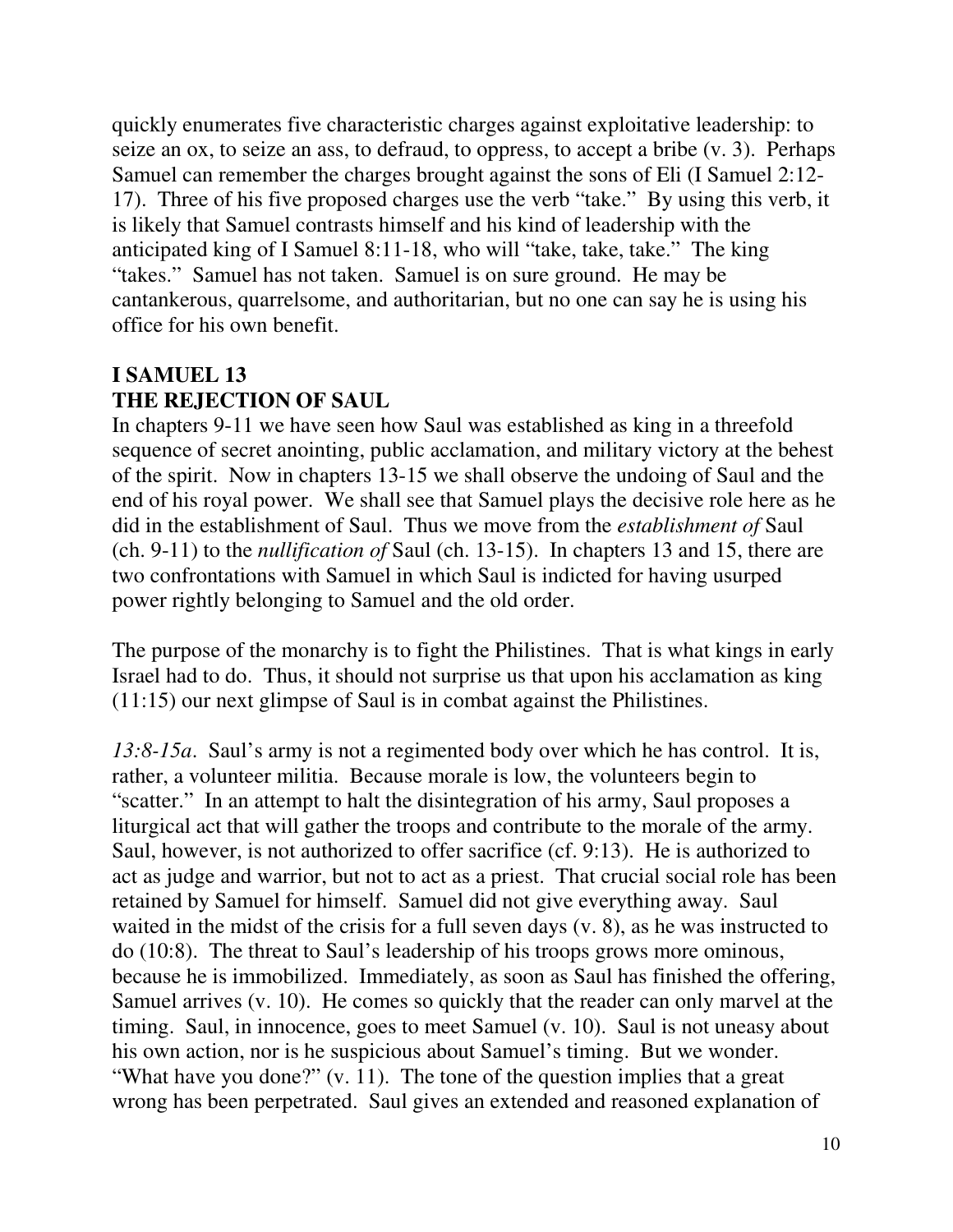his action in offering the sacrifice. He acted for pragmatic reasons, because the troops were scattering (v. 11). He acted because he did not want to begin battle without a proper religious gesture (v. 12). Above all, the time limit on Samuel's arrival had elapsed (v. 11). And besides, "I forced myself" (v. 12). Saul did not offer the sacrifice greedily, eagerly, aggressively, or to preempt the power of the old priesthood. Saul could hardly be more deferential. Samuel immediately gives his verdict: "Foolish!" (v. 13). "You have not kept the commandment of the Lord your God!" (v. 13).

Verse 13b states a promise to Saul "that might have been." The strategy of Samuel is ruthless, designed to brutalize Saul with what might have been but never was, and now can never be. On all these grounds it appears that Samuel plays a daring, brutal game with Saul's faith, Saul's career, and eventually Saul's sanity.

#### **I SAMUEL 14-15 THE REJECTION OF SAUL**

This complicated narrative presents three themes: (1) Israel continues to fight the Philistines, and Yahweh is present in the midst of the battle; (2) Jonathan is presented as a daring, winsome character, in contrast to his father, Saul; and (3) Saul is a well-intentioned, pious man who emerges as a pitiful, disappointing contrast to Jonathan.

*14:1-15*. Jonathan appears abruptly in the narrative and emerges as a threat to the leadership and destiny of his father. Jonathan takes an astonishing initiative against the Philistines. He proposes that he and his armor-bearer alone assault the Philistines (v. 1). Jonathan and his trusty colleague go up against the Philistines and are completely effective (v. 14). They manage to put the entire Philistine camp into confusion, a confusion typical of the strategy of "holy war" in which the confusion itself is a mode of combat (cf. Judges 6:19-21). Jonathan is presented as a believing warrior, knowing that his proposed assault on the Philistines is willed by Yahweh.

Jonathan's faithfulness is evident in three parallel statements. First, he says, "It may be that the Lord will work for us; for nothing can hinder the Lord from saving by many or by few (v. 6). Second, Jonathan establishes a criterion for knowing if the attack is the will of Yahweh (v. 10). Third, the sign is implemented and Jonathan concludes that the attack is intended by God (v. 12).

*15:1-3.* The king is not a free man with policy options. He is under the tight mandate of Yahweh's will, mediated only through Samuel. The old, old debt